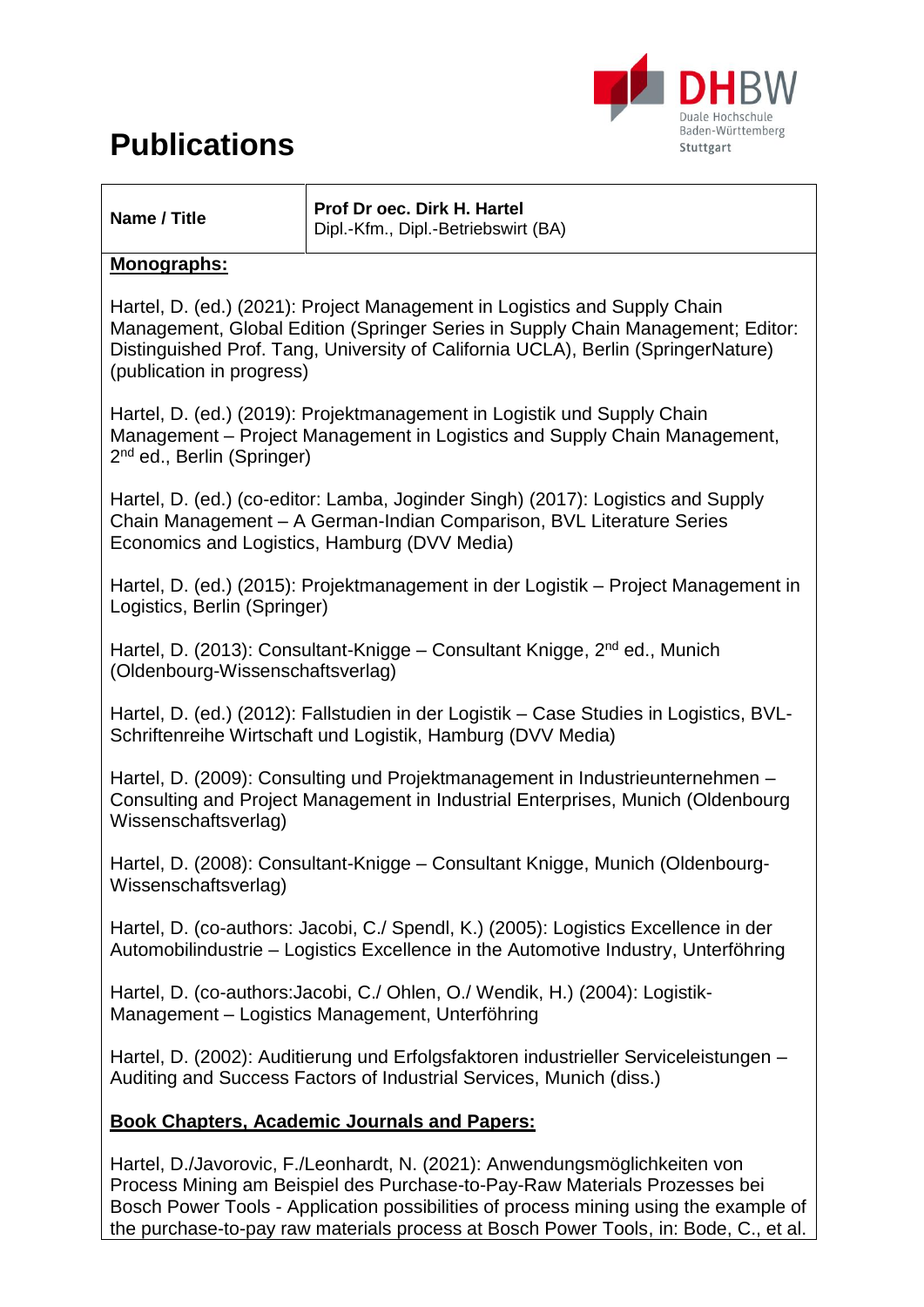

(Ed.): Supply Management Research 2021, Heidelberg (SpringerGabler), 161-187

Hartel, D./Nölke, M. (2021): Binnenschifffahrt im Nexus der Nachhaltigkeit in der Verkehrslogistik: Status Quo, Ansatzpunkte und ausgewählte Praxisbeispiele - Inland navigation in the nexus of sustainability in transportation logistics: status quo, starting points and selected practical examples, in: Wellbrock, W./Ludin, D. (Ed.): Sustainable consumption - best practices from science, corporate practice, society, administration and politics, Heidelberg (SpringerGabler), 595-614

Hartel, D. (2021): Interview with Kerstin Kloss about Automotive Logistics in China: "Chinesen wollen Spaß und geben Gas - Chinese want to have fun and step on the gas", in: China Contact 1/2021, 14-17

Hartel, D./Haug, P. (2021): Risikomanagement bei Automotive-Kontraktlogistikdienstleistern im Nexus weltweiter Pandemien – Risik Management for Automotive Contract Logistics Providers in the Nexus of Global Pandemics, in: Industrie 4.0 Management, 37. Vol., Issue 1, 17-21

Hartel, D. (2020): Interview with Kerstin Kloss about Logistics in China: "Der Binnenmarkt steuert den Restart von Chinas Industrie – The Domestic Market steers the Restart of China's Industry", in: Deutsche Verkehrs-Zeitung (DVZ), 03.06.2020, 7

Hartel, D. (2020): Supply Chain Risk Management: A German-Indian Comparison, in: Weber, J./Schiller, B./Fünfgeld, S. (Ed.): Lehre, Forschung, Transfer & Management – Festschrift für Prof. Dr. Bernd Müllerschön – Teaching, Research, Transfer & Management – Festive Paper for Prof. Dr. Bernd Müllerschön, Norderstedt, 345-352

Hartel, D. (co-authors: Sudbrink, V./ Althaus, D.) (2020): Supply Chain Risk Management in 4 Steps, White Paper in cooperation with Müller – Die lila Logistik, Besigheim

Hartel, D. (2020): Interview with Sarah Hoffmann about "Supply Chain Management in Times of Corona", in: ZOLL.EXPORT – Die Zeitschrift für Verantwortliche in der Zoll- und Exportabwicklung, 9. Vol., April 2020, 46-48

Hartel, D. (2020): Interview with Kerstin Kloss about Automotive Logistics in China: "Hard Times for Automotive Logistics Managers - Harte Zeiten für Automobillogistiker",in: China Contact 1/2020, 24-26

Hartel, D. (2019): Interview with Alex Wolf about Consulting: "Where Consultants are Role Models – and which mistakes they still make - Wo Berater Vorbilder sind – und welche Fehler sie dennoch machen", online: https://www.karriere.de/meinnaechster-job/vom-consulting-lernen-wo-berater-vorbilder-sind-und-welche-fehlersie-dennoch-machen/24247148.html (accessed on 20.11.2019)

Hartel, D. /Lison, U. (2018): Agile Future - How Agile Project Management Is Transforming Global Trade and Logistic, in: Lamba, J.S./Mulay, R./Jain, R./Dixit, S. (ed.): Managing the Supply Chain – Driving into the future, 6th SIMSR Global Supply Chain Management Conference, Proceedings, Mumbai, Somaiya Publications, 17-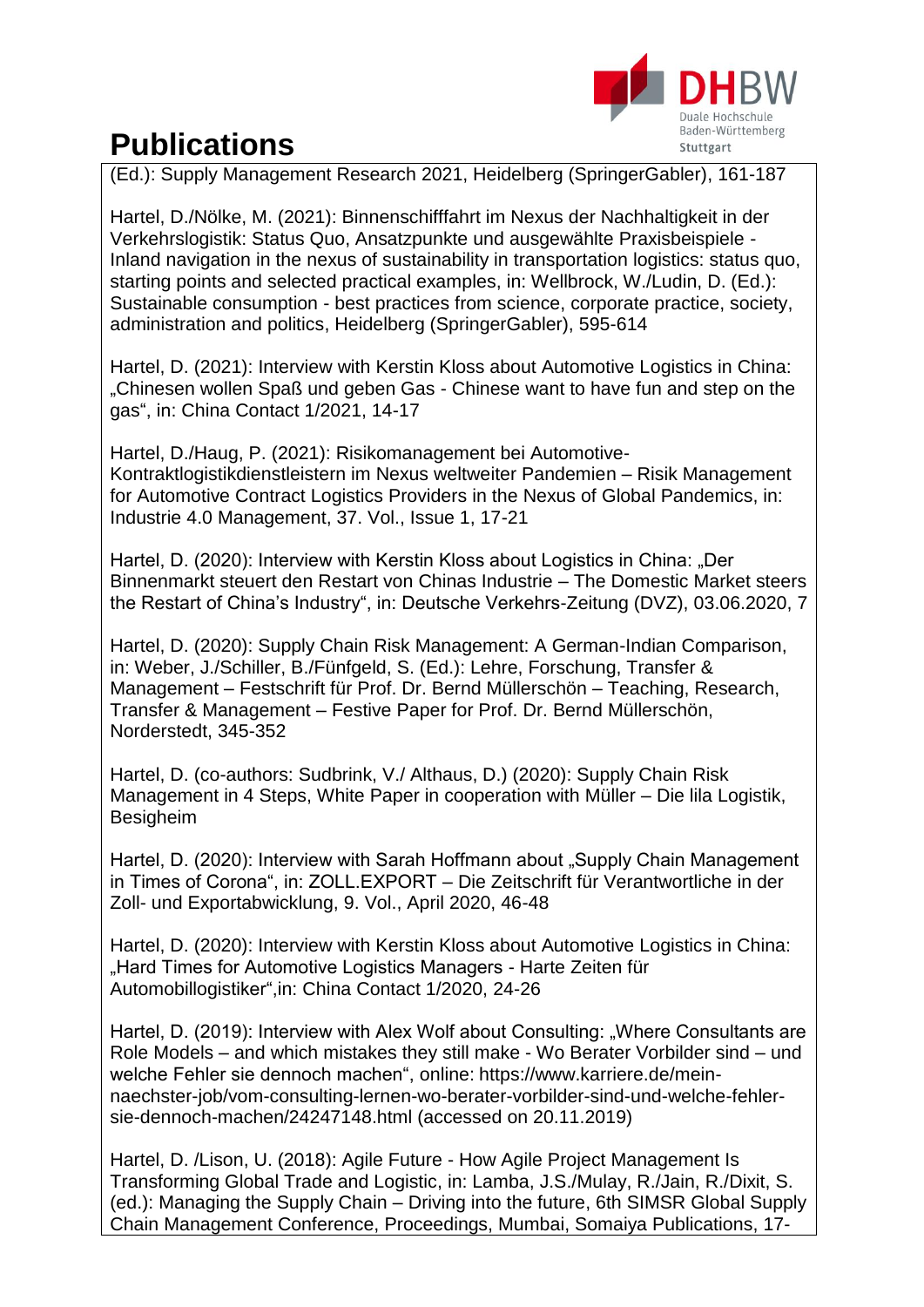

30

Lison, U./Hartel, D. (2018): Clear the track for Digital Customs Management (cooperative research by AEB GmbH and DHBW Stuttgart), Stuttgart

Hartel, D. /Lison, U. (2018): Apps in Global Trade and Logistics, in: Lamba, J.S./Mulay, R./Jain, R./Dixit, S. (ed.): Managing the Supply Chain – Driving into the future, 5th SIMSR Global Supply Chain Management Conference, Proceedings, Mumbai, Somaiya Publications, 17-30

Hartel, D. (2017): Von der Situation abhängig – Depending on the situation, in: Promagazin - für die Region Heilbronn-Franken, 17/18 (12/01), 44-45

Lison, U./Hartel, D. (2017): Global Trade Management Agenda 2018: Agile Future - How Agile Project Management Is Transforming Global Trade and Logistics (cooperative research by AEB GmbH and DHBW Stuttgart), Stuttgart

Hartel, D. /Lison, U. (2017): Apps in Global Trade and Logistics, in: Lamba, J.S./Mulay, R./Jain, R./Dixit, S. (ed.): Managing the Supply Chain – Driving into the future, 5th SIMSR Global Supply Chain Management Conference, Proceeedings, Mumbai, Somaiya Publications, 17-30

Lison, U./Hartel, D. (2016): Global Trade Management Agenda 2017 – Apps in global trade and logistics – and top priorities in global supply chain management – an Empirical Study (cooperative research by AEB GmbH and DHBW Stuttgart), **Stuttgart** 

Hartel, D. (2016): Logistics Service Provider head up - Logistiek dienstverleners op kop, Interview with Marcel te Lindert, in: Supply Chain Magazine (Dutch issue), 11. Vol., No. 6, Oct., 35

Hartel, D. /Lison, U. (2016): Supply Chain Collaboration in German-Speaking Countries, in: Lamba, J.S./Hartel, D./Mulay, R./Jain, R./Mahindroo, P. (Ed.): SCM 2020 – Oceans of Opportunity, 4th SIMSR Global Supply Chain Management Conference, Proceeedings, Mumbai, Somaiya Publications, 9-27

Hartel, D. (2016): Interview with Christopher Schulz about Consulting: "Consult in the areas which attract you - Berate in Bereichen, die Dich reizen", [http://www.springerprofessional.de/risiken-in-logistikprojekten](http://www.springerprofessional.de/risiken-in-logistikprojekten-reduzieren/5725004.html%20vom%2001.06.2015)[reduzieren/5725004.html](http://www.springerprofessional.de/risiken-in-logistikprojekten-reduzieren/5725004.html%20vom%2001.06.2015) (accessed on 01.09.2016)

Hartel, D. (2016): Bling-Bling in China, trifle in India - Bling-Bling in China, Klein-Klein in Indien, in: Deutsche Verkehrs-Zeitung (DVZ) special issue Asia of 14.06.2016, 5 (guest article)

Hartel, D. (2015): Reducing risks in logistics' projects - Risiken in Logistikprojekten reduzieren, Springer for Professionals | Springer Fachmedien Wiesbaden GmbH, [http://www.springerprofessional.de/risiken-in-logistikprojekten](http://www.springerprofessional.de/risiken-in-logistikprojekten-reduzieren/5725004.html%20vom%2001.06.2015)[reduzieren/5725004.html](http://www.springerprofessional.de/risiken-in-logistikprojekten-reduzieren/5725004.html%20vom%2001.06.2015) (accessed 01.06.2015)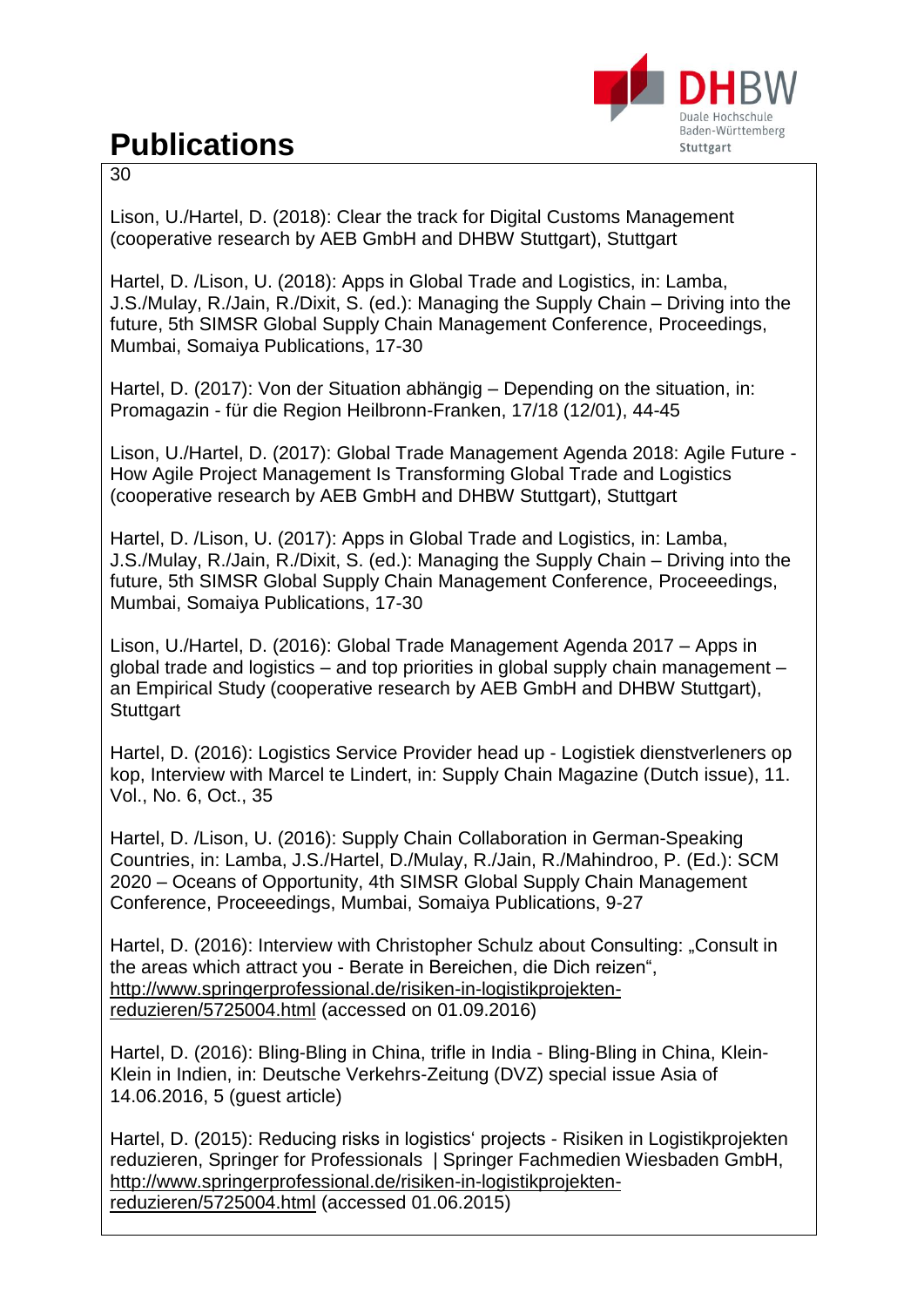

Hartel, D. /Lamba, J.S. (2015): Supply Chain Risk Management – A German-Indian Comparison, in: Lamba, J.S./Mulay, R./Jain, R./Mahindroo, P. (Hrsg.): Redefining Boundaries – Suppy Chain Perspectives, 3rd SIMSR Global Supply Chain Management Conference, Proceeedings, Mumbai, Somaiya Publications, 34-47

No author (2015): Worauf es 2016 ankommt – About what's relevant in 2016 (journal article on the occasion of AEB-/DHBW-Survey Global Trade Management Agenda 2016), in: Logistik heute (37), issue 11, 44

Lison, U./Hartel, D. (2015): Global Trade Management Agenda 2016 – eine empirische Studie – Global Trade Management Agenda 2016 – an Empirical Study (cooperative research by AEB GmbH and DHBW Stuttgart), Stuttgart

Hartel, D. /Lamba, J.S. (2015): In India everything totally different? - In Indien alles anders?, in: Logistik heute, 37, issue 10, 42-43

Hartel, D. (2015): Interview with Lena Hegemann about cooperation in logistics: "Freiraum für das Kerngeschäft" – "Free space for core business", in: Handelsblatt of 3.9.2015, 50-51

No author (2015): Gefahr erkannt, Gefahr gebannt? - Forewarned is forearmed?, (journal article on the occasion of published of audiobook AEB/Logistik heute), in: Logistik heute, 37, issue 9, 38-39

AEB/Logistik heute (ed.) (2015): Supply Chain Risk Management, audiobook, Munich (author and interview partner)

Lison, U./Hartel, D. (2015): Präferenzabkommen und TTIP aus Unternehmenssicht – Most favoured Nation Agreement and TTIP from a Commercial Point of View, in: AW-Prax Außenwirtschaftliche Praxis – Zeitschrift für Außenwirtschaft in Recht und Praxis (21), issue April, 119-122

Hartel, D./Lison, U. (2015): Präferenzabkommen in der Supply Chain - Most favoured Nation Agreement in Supply Chains, in: Foreign Trade, issue 1, 38-43

Hartel, D./Lison, U. (2015): Compliance ist Top-Thema - Compliance as a main topic – Interview, [https://www.risknet.de/themen/risknews/compliance-ist-top](https://www.risknet.de/themen/risknews/compliance-ist-top-thema/413914ff298fc3daddd0b8aa50be6c27/)[thema/413914ff298fc3daddd0b8aa50be6c27/](https://www.risknet.de/themen/risknews/compliance-ist-top-thema/413914ff298fc3daddd0b8aa50be6c27/) (accessed on 05.03.2015)

Hartel, D./Lison, U. (2014): Future Challenges, Risks and Solution Approaches in Global Supply Chain Management, in: Lamba, J.S./Mulay, R./Jain, R./Mahindroo, P. (Hrsg.): De-Risking the Supply Chain in Global Environment, 2<sup>nd</sup> SIMSR Global Supply Chain Management Conference (conference proceedings), Mumbai, Somaiya Publications, 17-46

Lison, U./Hartel, D. (2014): Global Trade Management Agenda 2015 – eine empirische Studie – Global Trade Management Agenda 2015 – an Empirical Study (cooperative research by AEB GmbH and DHBW Stuttgart), Stuttgart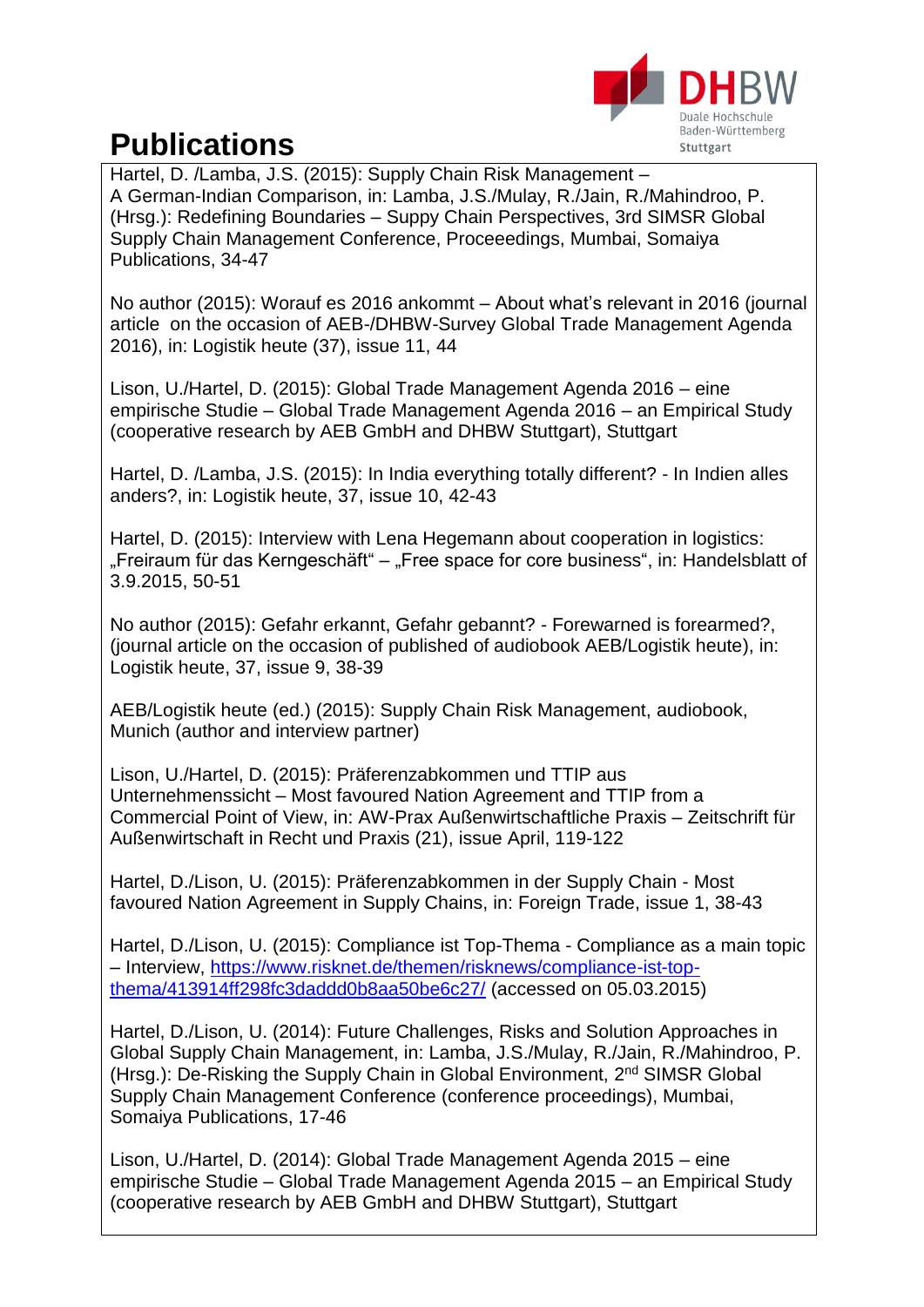

Lison, U./Hartel, D. (2014): Unternehmen sehen TTIP mit gemischten Gefühlen – Companies see TTIP with Mixed Emotions, in: ExportManager – Ausgewählte Informationen für Exportverantwortliche, issue 10, 13

Hartel, D. (2014): "Lerne, Widerstand zu ertragen" – "Learn to accept resistance", in: junior//consultant, 1/2014, 26-27

Hartel, D. (2014): Supply Chain Risk Management in der Praxis – Alter Wein in neuen Schläuchen? – Supply Chain Risk Management in practice – Old wine in new Skins?, in: LAGERflaeche (1), Feb. 2014, 4-5

Hartel, D./Lison, U. (2014): Global Trade Management: Zunehmend Erfolgsfaktor für Unternehmen – Global Trade Management: Uprising Success Factor in Companies, in: Der Zoll-Profi (3), issue March, 2-4

Hartel, D./Lison, U./Verstaen, J. (2014): Strategien und Methoden im Supply Chain Risk Management - eine empirische Analyse im deutschsprachigen Raum – Strategies and Methods in Supply Chain Risk Management - an Empirical Analysis in German-speaking Countries, in: Pradel,. U.-H.; Süssenguth, W.; Piontek, J.; Schwolgin, A. F. (Ed.): Praxishandbuch Logistik, Loseblattausgabe, Köln, Chap. 3.3.44

Hartel, D./Lison, U./Verstaen, J. (2014): Supply Chain Risk Management - Ergebnisse der AEB-/DHBW-Stuttgart-Studie – Supply Chain Risk Management - Results of an AEB/DHBW Study, in: Schwolgin, A. F./Trump, E. H./Bayer, F. O. (Ed.): Management von Risiken in der Lieferkette – Management of Risks in the Supply Chain, Tagungsband zum 12. Lörracher Logistikforum – Conference Proceedings of the 12th Logistics Forum Loerrach, Lörrach, 11-24

Lison, U./Hartel, D. (2013): Global Trade Management Agenda 2014, Zukünftige Herausforderungen, Risiken und Lösungsansätze im globalen Supply Chain Management - eine empirische Studie – Global Trade Management Agenda 2014, Future Challenges, Risks, and Solution Approaches in Global Supply Chain Management – an Empirical Study (cooperative research by AEB GmbH and DHBW Stuttgart), Stuttgart

Pieringer, M. (2013): Chancen und Risiken – Chances and Risks, in: Logistik heute, 35 (12), 32-33 (Report about AEB-/DHBW Study Lison/Hartel)

Hartel, D. (2012): Kontraktlogistik - Ein Allheilmittel für Spediteure? – Contract Logistics – A cure-all solution for carriers?, in: Kappel, Martin (Ed.): WEKA-Praxishandbuch: Materialwirtschaft und Logistik, II/2012, Kissing, Chap. 3.6.8

Hartel, D. (2012): Lean Logistics: Begriff, Vorgehensweise und ausgewählte Instrumente – Lean Logistics: Term, Procedure and Selected Instruments, in: Kappel, M. (Ed.): WEKA-Praxishandbuch: Materialwirtschaft und Logistik, I/2012, Kissing, Chap. 2.3.11

Hartel, D. (2012): Logistik-Outsourcing am Beispiel eines internationalen Automobilherstellers – Logistics Outsourcing using the Example of an international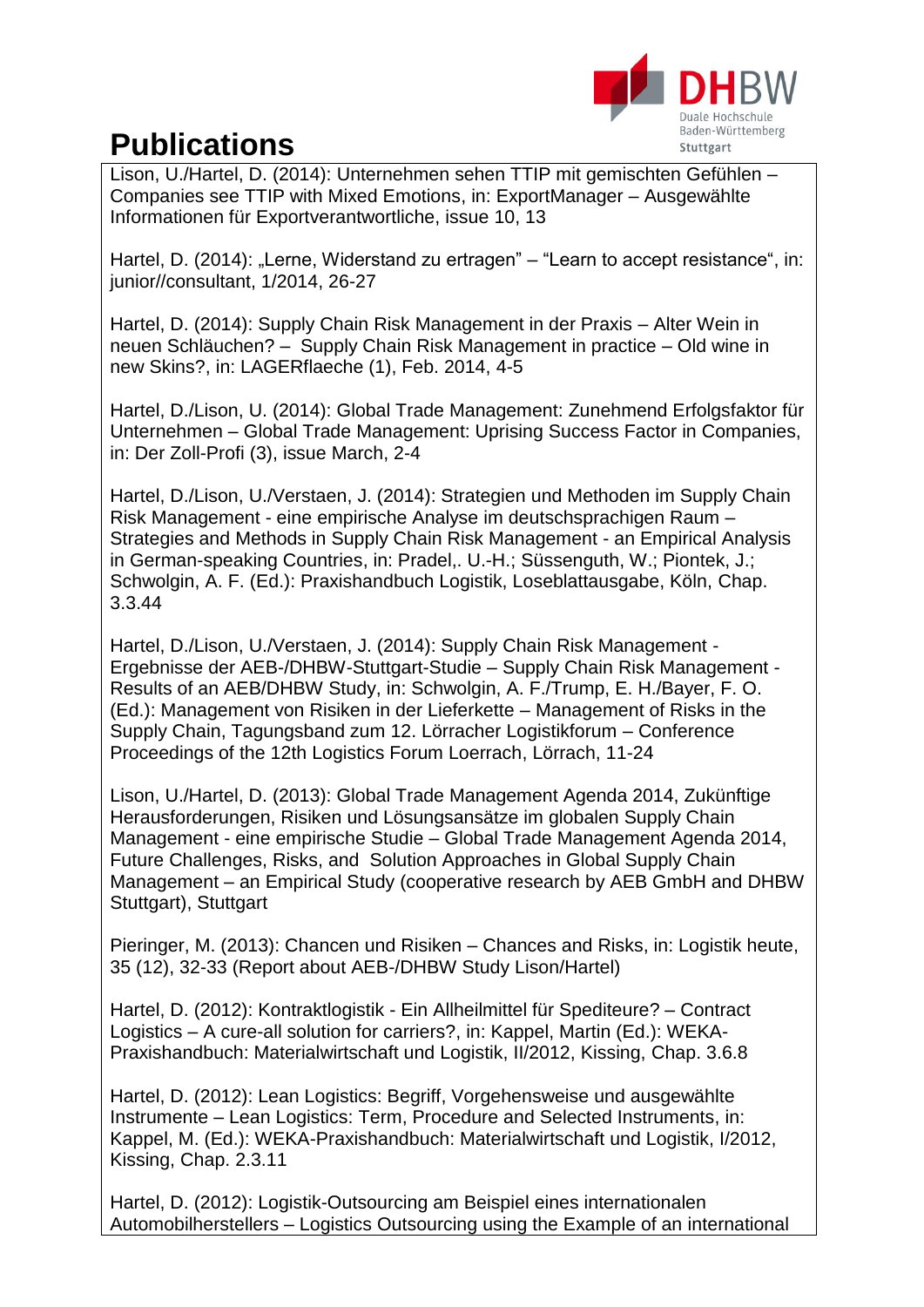

Automotive Manufacturer, in: Dillerup, R./ Stoi, R. (Ed.): Praxis der Unternehmensführung – Fallstudien und Firmenbeispiele, 2nd ed., Verlag Vahlen, Munich, 254-264

Hartel, D. (2010): Risikomanagement in Supply Chains – Risk Management in Supply Chains, in: Kappel, M. (Ed.): WEKA-Praxishandbuch: Materialwirtschaft und Logistik, IV/2010, Kissing, Chap. 2.3.10

Hartel, D. (2010): Alles im Fluss – All about Flows, in: Economag - Wissenschaftsmagazin für Betriebswirtschaft und Volkswirtschaft (Oldenbourg Wissenschaftsverlag) (4), 7-8/2010, [http://www.economag.de/magazin/2010/7-](http://www.economag.de/magazin/2010/7-8/339+Alles+im+Fluss) [8/339+Alles+im+Fluss](http://www.economag.de/magazin/2010/7-8/339+Alles+im+Fluss) (accessed on 01.07.2010)

Hartel, D. (2010): Long Range Sequencing, in: Kappel, Martin (Ed.): WEKA-Praxishandbuch: Materialwirtschaft und Logistik, II/2010, Kissing, Chap. 3.7.4

Hartel, D. (2010): Interview with Lara Sogorski about career entry in consulting business: "Model Students among themselves", published: Frankfurter Allgemeine Hochschulanzeiger, Nr. 108, S. 38,<http://www.faz.net/-00LYJA> (accessed on 17.11.2010)

Hartel, D. (2010): Mega-Trends in der Service-Organisation erfolgreicher Industrieunternehmen – Mega-Trends in the Service-Organisation of successful Industrial Enterprises, in: io new management (Ed..: Zentrum für Unternehmenswissenschaften at the University (ETH) Zurich and Axel Springer Schweiz), 79 (6) (Special Edition), 54-57

Hartel, D. (2010): Nichts ist unmöglich - Das Toyota Produktionssystem (TPS) in der Krise? – Anything is impossible – The Toyota Producution System (TPS) in Crisis, in: Economag - Wissenschaftsmagazin für Betriebswirtschaft und Volkswirtschaft (Oldenbourg Wissenschaftsverlag) (4), 3/2010, http://www.economag.de/magazin/2010/3/307+Nichts+ist+unm%F6glich (accessed on 04.03.2010)

Hartel, D. (2009): Wertstromanalyse in der Servicelogistik: Anwendung, Vorgehensweise, Tipps & Tricks – Value Stream Analysis in Service Logistics: Application, Procedure, Tips & Tricks, in: Service today - Das Magazin für Entscheider aus Service, Marketing, Logistik und Technik, 3/2009, 21-23

Hartel, D. (2009): FMEA in der Servicelogistik: Anwendung, Vorgehensweise, Tipps & Tricks – FMEA in Service Logistics – Application, Procedure, Tips & Tricks, in: Service today - Das Magazin für Entscheider aus Service, Marketing, Logistik und Technik, 2/2009, 35-38

Hartel, D. (2009): SCOR-Modell: Strategisches Analyseinstrument im Supply Chain Management – SCOR Model: Strategic Instrument for Analysis in Supply Chain Management, in: Kappel, M. (Hrsg.): WEKA-Praxishandbuch: Materialwirtschaft und Logistik, I/2009, Kissing, Chap. 2.3.8

Hartel, D. (2009): Acht Regeln für ein erfolgreiches Risikomanagement in der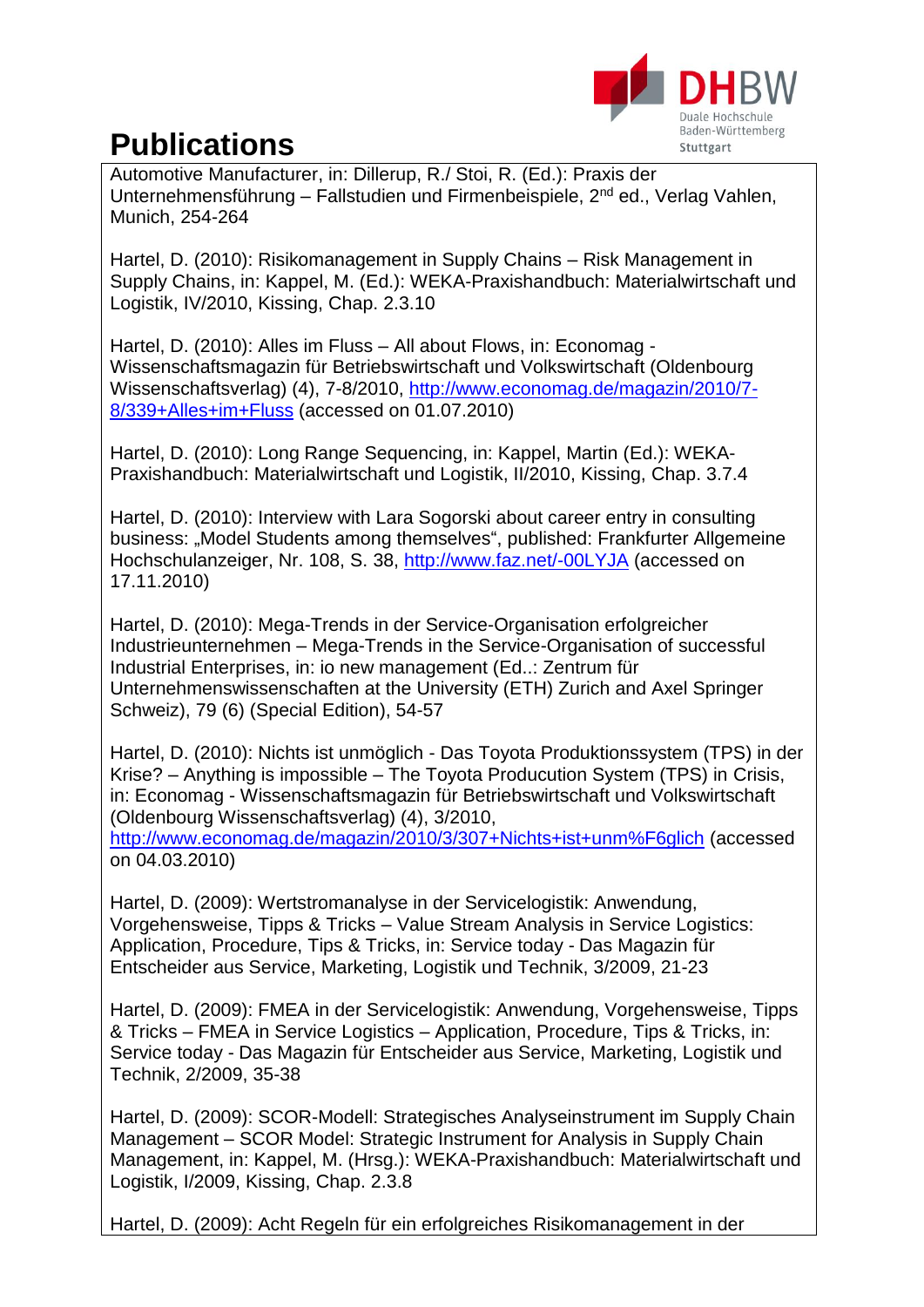

Servicelogistik – Eight Rules for a Successful Risk Management in Service Logistics, in: Service today - Das Magazin für Entscheider aus Service, Marketing, Logistik und Technik, 1/2009, 27-30

Hartel, D. (2008): Geschäftsmodelle in der Servicelogistik: Gibt es Alternativen zum klassischen Outsourcing? – Business Models in Service Logistics: Are there Alternatives to classical Outsourcing?, in: Service today - Das Magazin für Entscheider aus Service, Marketing, Logistik und Technik, 5/2008, 37-40

Hartel, D. (2008): Erfolgsprinzip "Theorie und Praxis" in der Supply Chain – Success Principle "Theory and Practical" in the Supply Chain, in: Beschaffung aktuell (8), 56-57

Hartel, D. (2008): Consulting: Die vier größten Beratungsfelder unter der Lupe (Titelthema der Ausgabe) – Consulting: The four most important Consulting Fields: under close examination (Cover Story of the Issue), in: Economag - Wissenschaftsmagazin für Betriebswirtschaft und Volkswirtschaft (Oldenbourg Wissenschaftsverlag), (2) 1/2008

<http://www.economag.de/magazin/2008/1/46+Ein+weites+Feld> (accessed on 10.01.2008)

Hartel, D. (2007): Projektmanagement in der Logistik – Project Management in Logistics, in: Kappel, M. (Ed.): WEKA-Praxishandbuch: Materialwirtschaft und Logistik, IV/2007, Kissing, Chap. 2.6.3

Hartel, D./ Spendl, K. (2007): Herausforderungen beim Sourcing aus Low-Cost-Countries – Challenges of Sourcing of Low-Cost Countries, in: Logistik für Unternehmen, 21 (7-8), 67-69

Hartel, D./ Baustian, S. (2007): Neuausrichtung der Distributionslogistik im Chemikalienhandel – Re-engineering of the distribution logistics in Chemical Trade, in: Wolf-Kluthausen, H. (Ed.): Jahrbuch der Logistik 2007, Korschenbroich, 164-167

Hartel, D./ Ruser, B./ Rudolph, R. (2007): Schlanke Prozesse in Planung und Steuerung am Beispiel eines Automobilzulieferers – Lean Processes in Planning and Steering using the Example of an Automotive Supplier, in: Fröhling, U. (Ed.): WEKA-Praxishandbuch: Materialwirtschaft und Logistik, I/2007, Kissing, Chap. 4.3.3

Hartel, D. (2006): Mit dem richtigen Vorgehen bei Ausschreibung und Angebotsauswertung zum richtigen Logistikpartner – Due to the right approach at request for proposal and bid appraisal to the right logistics partner, in: Fröhling, U. (Ed.): WEKA-Praxishandbuch: Materialwirtschaft und Logistik, III/2006, Kissing, Chap. 3.6.3

Hartel, D. (2006): In acht Schritt zum idealen Logistikpartner – Eight steps to find the ideal logistics partner, in: Fröhling, U. (Ed.): WEKA-Praxishandbuch: Lagerplanung, organisation und -optimierung, III/2006, Kissing, Chap. 3.6.2

Hartel, D. (2006): Acht Schritte zum Erfolg – Eight Steps to Success, in: Beschaffung aktuell (10), 49-51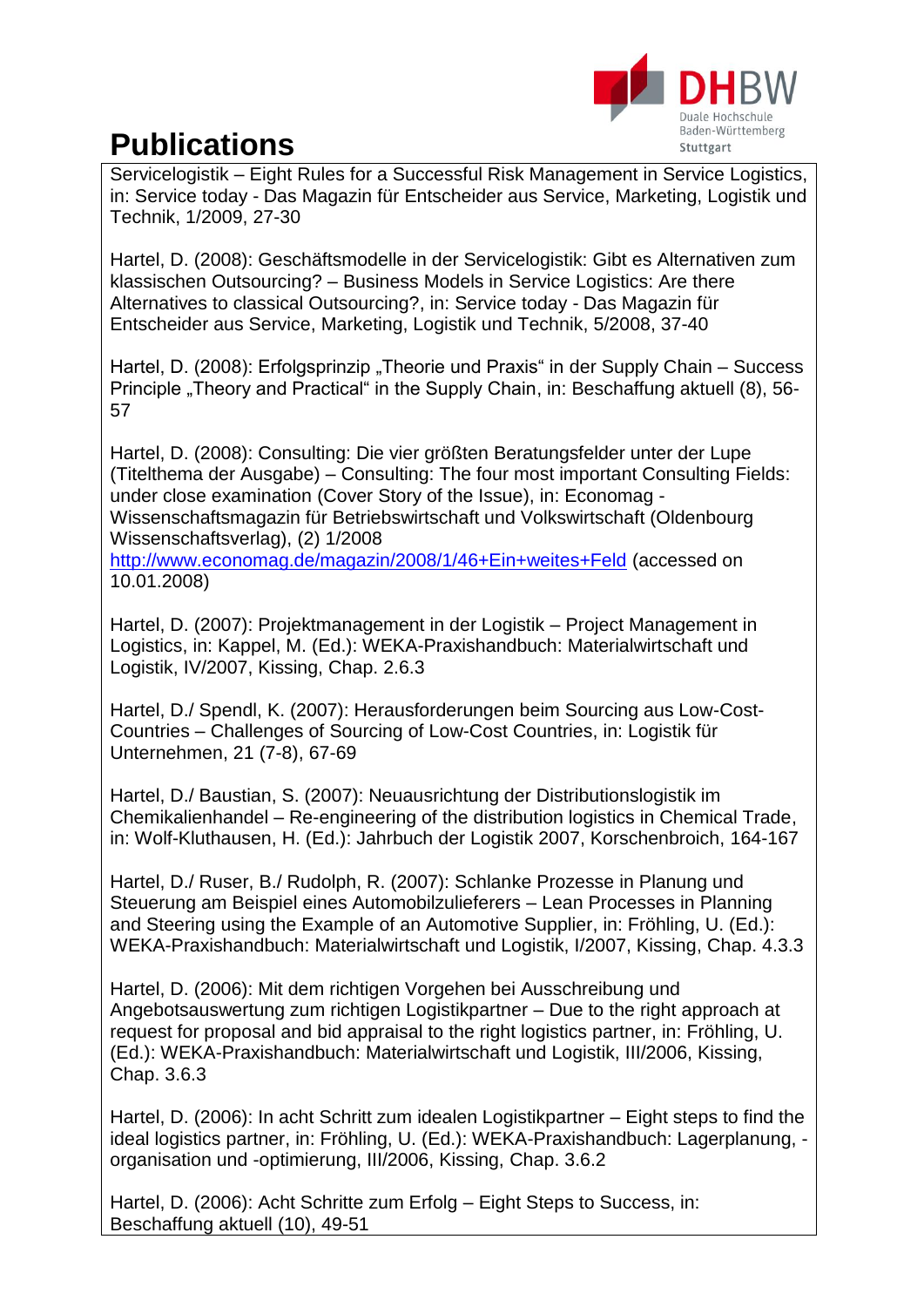

Hartel, D. (2006): Alternativen zum klassischen Outsourcing – Alternatives to classical Outsourcing, in: Logistik für Unternehmen, 20 (10), 86+87

Hartel, D. (2006): Chefsache: JIS über 1000 Kilometer – Management Focus: JIS with 1,000 kilometers, in: Automobil Produktion, issue 8 (Special Edition ..20 years Automobil-Produktion") (21), 82-84

Hartel, D. (2006): Transportmanagement auf Basis typologisierter Inbound-Lieferungen – Transport Management based on classified Inbound Deliveries, in: Supply Chain Management, 6 (1), 47-54

Hartel, D. (2005): Auswahl von Logistik-Systemdienstleistern – Selection of Logistics System Service Provider, in: Fröhling, U. (Ed.): WEKA-Praxishandbuch: Lagerplanung, -organisation und -optimierung, II/2005, Kissing, Chap. 2.4.3

Hartel, D. (2004): Externe Berater: Acht Regeln – wie Sie erfolgreich auswählen und steuern - External Consultants: Eight Rules – how to select and control them the best way, in: newsletter Controlling&Finance, Nr. 11, S. 4+5

Hartel, D. (2004): Erfolgreich restrukturieren - das ist Ihr Beitrag als Controller – Successful Restructuring – that is your contribution as being a controller, in: newsletter Controlling&Finance, No. 9, 3+4

Hartel, D. (2004): Zehn goldene Regeln zur Auswahl von Logistik-Dienstleistern – Ten Golden Rules to Select Logistics Service Provider, in: Logistik für Unternehmen, 18 (7/8), 28-30

Hartel, D. (2004): Shareholder Value Approach: Ein Konzept mit vielen Tücken – Shareholder Value Approach: A Concept with many Perils, in: newsletter Controlling&Finance, No. 7, 1+2

Hartel, D. (2004): Lieferanten richtig anbinden – To integrate suppliers the right way, in: Logistik heute, 26 (1-2), 36+37

Bachmeier, M./ Hartel, D. (2004): Logistikqualität auf dem Prüfstand – Logistics Quality on the Test Bench, in: QZ – Qualität und Zuverlässigkeit, 49 (2), 34-37

Hartel, D. (2003): Strategisches Controlling im Klinikmanagement – Strategic Controlling in Hospital Management, in: CM controller magazin, 28 (5), 471-480

Hartel, D. (2003): Quality Gates steigern auch die Qualität von Service-Prozessen – Quality Gates also improve the Quality of Service Processes, in: io new management (Ed..: Zentrum für Unternehmenswissenschaften at the Univesity (ETH) Zurich and Axel Springer Schweiz), 72 (9), 44-49

Hartel, D. (2002): Mehr Erfolg bei industriellen Dienstleistungen – Zehn goldene Regeln für Service-Audits – More Success with Industrial Services – Ten Golden Rules fur Service Audits, in: Service today - Das Magazin für Entscheider aus Service, Marketing, Logistik und Technik (4), 5-8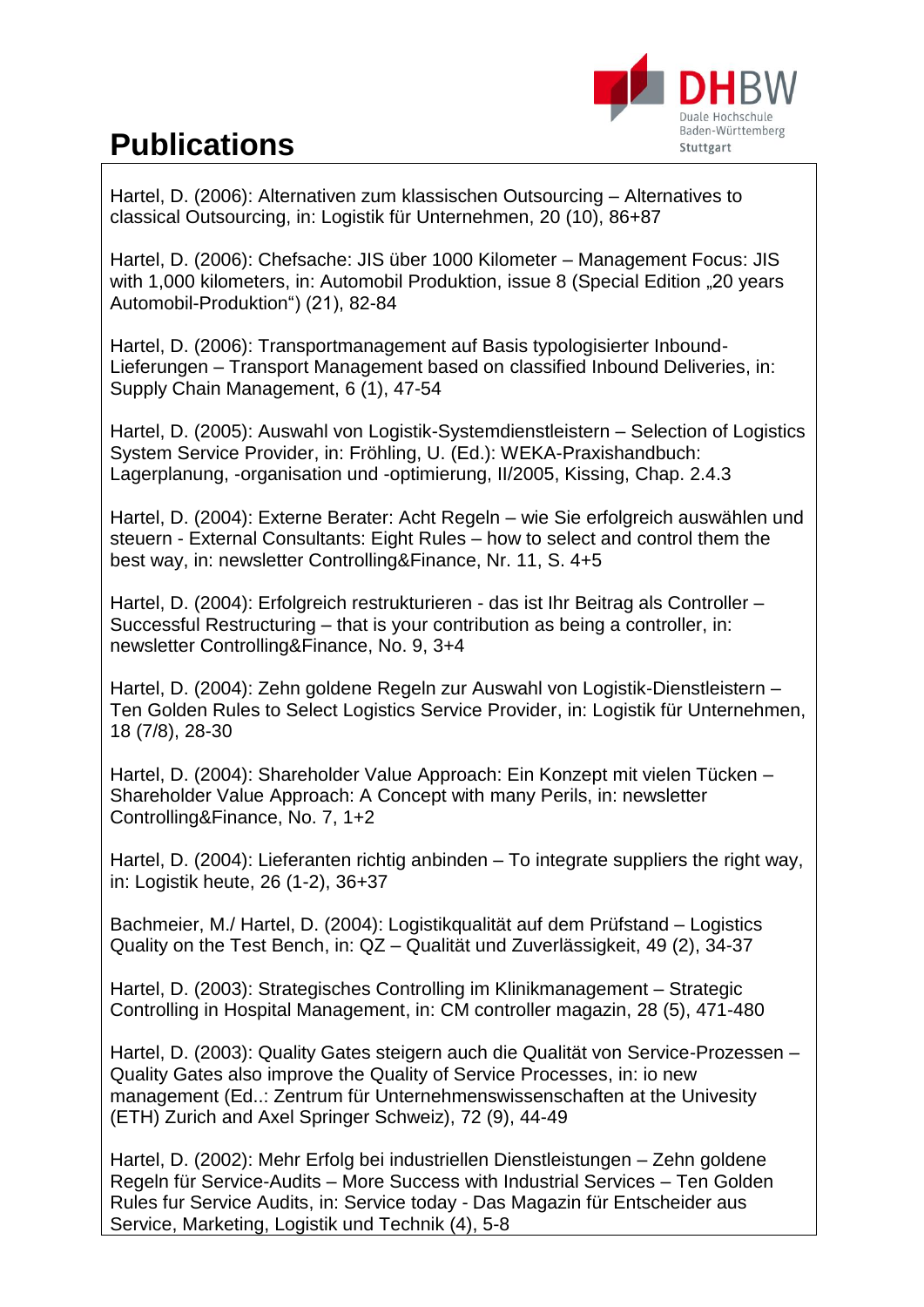

Hartel, D. (2002): Wie man den Kundenservice zum Erfolg führt – How to lead Customer Service to Success, in: io new management (Hrsg.: Zentrum für Unternehmenswissenschaften at the University (ETH) Zurich and Axel Springer Schweiz), 71 (7/8), 37-43

#### **Presentations and Keynotes:**

"karldischinger – gestern, heute und zukünftig – karldischinger – yesterday, today, and tomorrow, "karldischinger Stiftübergabe" (family generational change), Kirchogen, 03.09.2016

"Compliance und Supply Chain Risk Management – Ergebnisse einer empirischen Studie" Compliance and Supply Chain Risk Management – Results of an Empirical Study", "CGC Strategies 2015", Berlin, 24.04.2015

"Future Challenges, Risks and Solution Approaches in Global Supply Chain Management" (Paper Presentation), 2<sup>nd</sup> SIMSR Global Supply Chain Management Conference "De-Risking the Supply Chain in Global Environment", SIMSR – Somaiya Institute of Management Studies and Research (Business School), Mumbai (India), 05.12.2014

"Logistikstandort Baden-Württemberg - ein Vergleich – Logistics Centre Baden-Wuerttemberg – a Comparison", "Rhenus im Dialog", Stuttgart, 14.07.2014

"Risikomanagement in Supply Chains – Risk Management in Supply Chains", LOGistikforum "Supply Chain Risk Management – Bedrohungen frühzeitig erkennen", Bonn, 21.11.2012

"Cosourcing statt Outsourcing: Neue Wege der Zusammenarbeit – Co-Sourcing instead of Outsourcing: New Ways of Cooperation", "Dreiklang der Logistik" Club of Logistics e. V., Heidelberg, 12.11.2012

"Kontinuierliche Verbesserung auf Teamebene mit der DMAIC-Methode – Continuous Improvement on team-level with the DMAIC method", "Industrietag für die Finanzdienstleistung", Besigheim, 25.11.2010

"Prozessoptimierungen in der Automobilindustrie: Wie begegnet man den Herausforderungen der permanenten Kostensenkung? – Process Optimizing in the Automotive Industry – How to face the Challenge of permanent Cost Reductions?", "Industrielle Prinzipien anwenden – Komplexität beherrschen: Lean Management in der Finanzdienstleistung", Besigheim, 18.05.2010

"Neuere Ansätze in der Servicelogistik – New Approaches in Service Logistics" Service-Meeting "Service Logistik 2009", Wiesloch, 23.09.2009

"Strategien für Transportdienstleister zum Vermeiden von Ausschreibungen – Strategies for Freight Forwarders to avoid RFQ", DVZ-Symposium "Mit Ausschreibungen Geld verdienen", Köln, 28.08.2008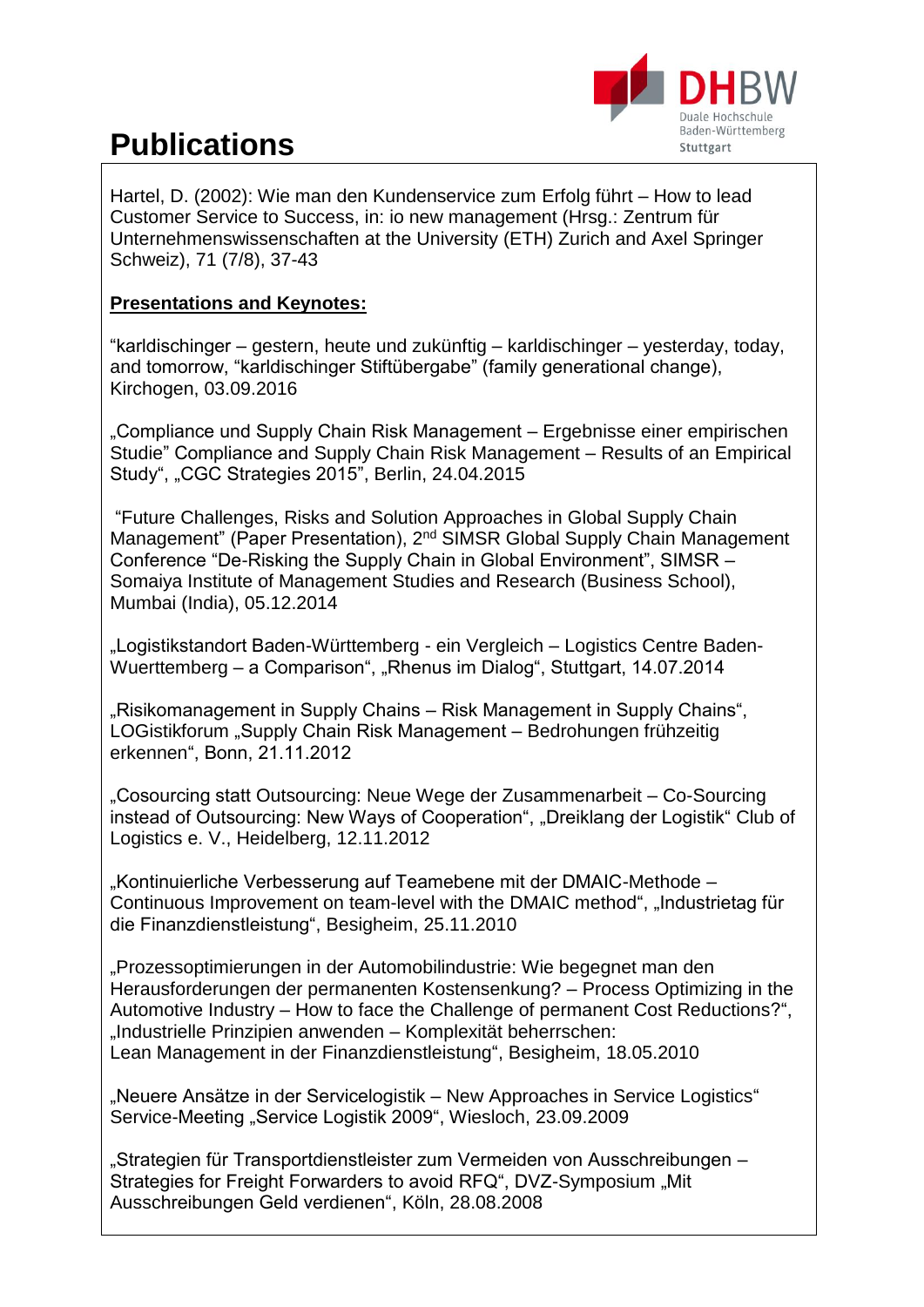

"China Sourcing: Ergebnisse einer Management-Befragung und Fallbeispiele aus Sicht eines Logistikdienstleisters – China Sourcing: Results of a Management Survey and Examples from a Logistics Service Provider's point of view", Industrieforum Wolfsburg 2007, Wolfsburg, 24.05.2007, (together with Rüdiger Stirnberg, CEO, Müller – Die Lila Logistik GmbH)

"Behältermanagement: Potenziale in der Logistik – Behältermanagement: Potentials in Logistics ", Fachkongress SCM World 2006, Stuttgart, 26.09.2006

"Going East: Macht eine Produktions- und Logistikverlagerung nach Ost-Europa heute noch Sinn – Going East: Does a Production and Logistics Relocation to Eastern Europe still makes Sense?", 2. Lila Logistik Kundentags, Besigheim, 20.09.2006

"Schlanke Prozesse in der Planung und Steuerung" im Rahmen des Industrieforums Wolfsburg 2006 am 01.06.2006, Wolfsburg (zusammen mit Robert Rudolph, Tower Automotive)

"Zehn goldene Regeln für die Auswahl von Logistik-Dienstleistern – Ten Golden Rules to Select Logistics Service Provider", 41<sup>st</sup> Meeting of BVL Regional Group Sachsen-Anhalt, Wernigerode, 15.09.2005

"Reengineering eines Logistikzentrums unter Einbindung eines Logistik-Dienstleisters – Re-Engineering of a Logistics Center together with a Logistics Service Provider", 6<sup>th</sup> Erfurter Logistiktage, Erfurt, 15.06.2005 (together with Stefan Schröcker, MAGNA STEYR Fahrzeugtechnik)

"Das Logistikleistungszentrum in der Automobilindustrie (Fallbeispiel Graz) – The Logistics Performance Center in the Automotive Industry (Example Graz, Austria)", 1 st Munich Logistic Dialogue (High-End Kontraktlogistik)", Munich, 14.10.2004

"Supply Chain Excellence – Collaborative Business Valeo and Müller – Die lila Logistik", 5<sup>th</sup> Erfurter Logistiktage, Erfurt, 17.06.2004 (together with Jens D. Rödig, Valeo)

"Logistik-Prozesse bei einem Just-in-Sequence-Werk in der Automobilindustrie -Logistics Processes at a just-in-sequence-plant inside the Automotive Industry", "Logistik Consulting" (Guest Lecture, Winter Semester 2003/04), University Nuremberg-Erlangen, Nürnberg, 05.12.2003 (with online broadcast to University Würzburg)

"Praxisforum: Project Management Einkauf, Logistik und Organisation – Practice Forum: Project Management in Procurement, Logistics, and Organization", "Career Service" (Guest Lecture, Winter Semester 2003/04), University Luneburg, Luneburg, 27.11.2003

"Service-Audits, denn nicht alles was glänzt, ist Gold – Service Audits, because not everything that shines is gold", 4<sup>th</sup> Kundendienst-Kongress "Innovation durch Service", Wien, 22.01.2003